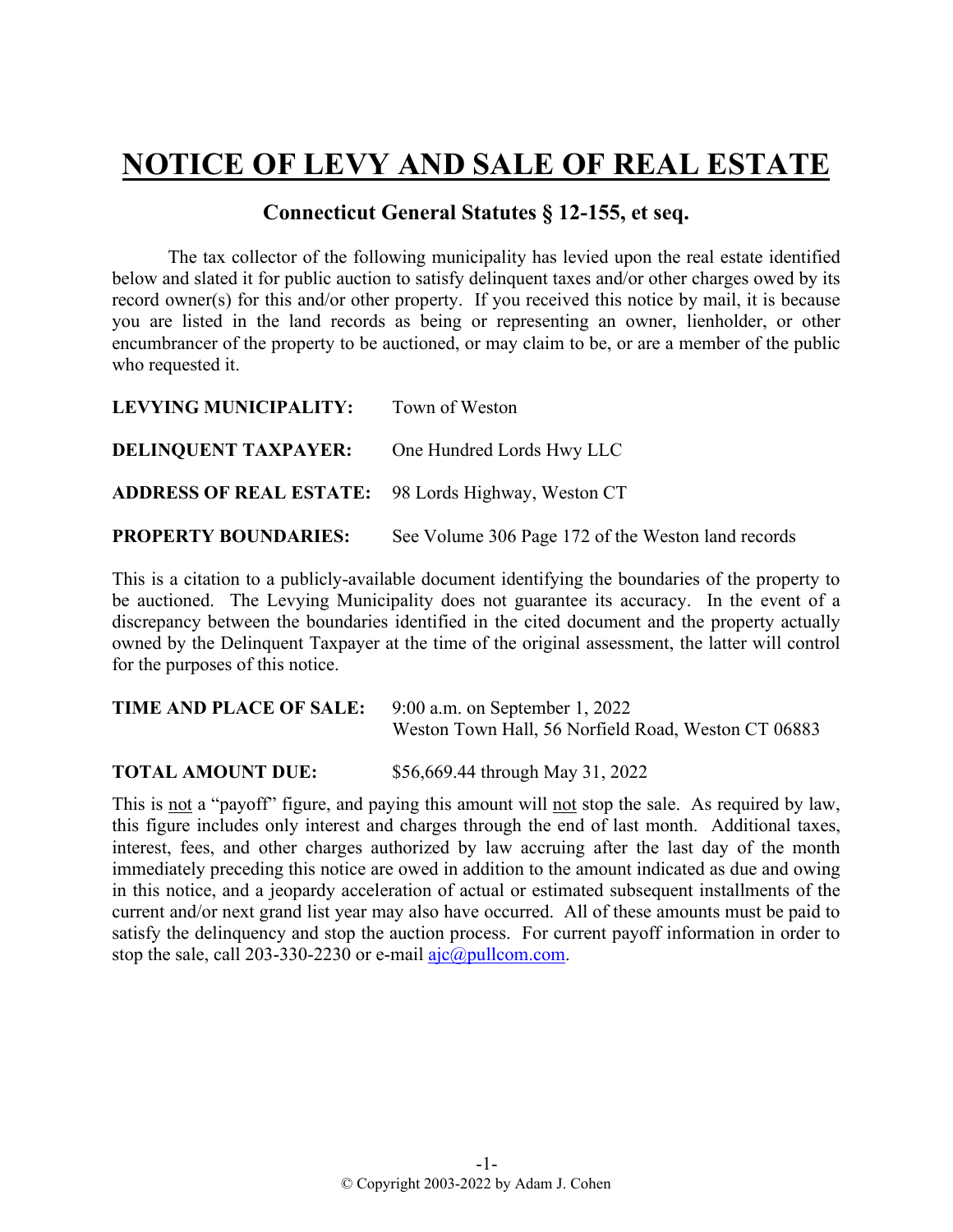**SURVIVING ENCUMBRANCES:** This property will be sold "free and clear" to the winning bidder subject only to: (1) taxes and water/sewer charges laid by the levying municipality which were not yet due and payable at the time of the levy, which is the date accompanying the signature on the first notice of this sale filed in the land records, except as are recovered from the sale; (2) the accrued taxes and water/sewer charges of any other governmental authority against this property; (3) any federal lien recorded until 30 days before the date which is six months after the auction date, except as extinguished pursuant to federal law; (4) easements, covenants and restrictions in favor of other parcels of land predating the time of the levy; (5) solely to the extent any of the delinquencies identified above was assessed on property other than the property to be sold, all encumbrances perfected before this notice was recorded; (6) interests exempt from levy and sale under the Constitution and laws of the United States; (7) the interest of any person or such person's predecessors in title for whom notice of the sale was not sent as required by law, and who had a right to such notice, and who did not in fact know of it within six months thereafter; (8) any monetary encumbrance recorded between June 15, 2022 and the date the first notice of this sale was filed in the land records, unless its holder is notified of the tax sale as required by law or in fact knew of it within six months thereafter; (9) any other interest not foreclosed by this tax sale procedure under state law; and (10) the effect of any federal, state, or local law and the restrictions and conditions in the tax sale notices and announced at the auction.

**PERSONS TO WHOM THIS NOTICE IS SENT:** The following persons are, or may claim to be, or may represent, the known holders of choate interests which will be affected by the sale. Absent payment in full before the auction or valid redemption within six months thereafter, the respective titles, mortgages, liens, restraints on alienation, and other encumbrances in this property in favor of all persons with actual or constructive notice thereof shall be extinguished.

| One Hundred Lords Hwy, LLC          | One Hundred Lords Hwy, LLC          |
|-------------------------------------|-------------------------------------|
| 27 Rogues Ridge Road                | 27 Indian Valley Road               |
| Weston, CT 06883                    | Weston, CT 06883                    |
| Attn: Robert J. Walpuck, Reg. Agent | Attn: Robert J. Walpuck, Reg. Agent |
|                                     |                                     |
| Angelo DeCaro                       | Angelo DeCaro                       |
| c/o Patriot National Bank           | c/o Patriot National Bank           |
| 900 Bedford Street                  | 999 Bedford Street                  |
| Stamford, CT 06901                  | Stamford, CT 06905                  |
|                                     |                                     |
| Angelo DeCaro                       | Angelo DeCaro                       |
| 11 Marietta Road                    | 22 Marietta Road                    |
| Glen Cove, NY 11542                 | Glen Cove, NY 11542                 |